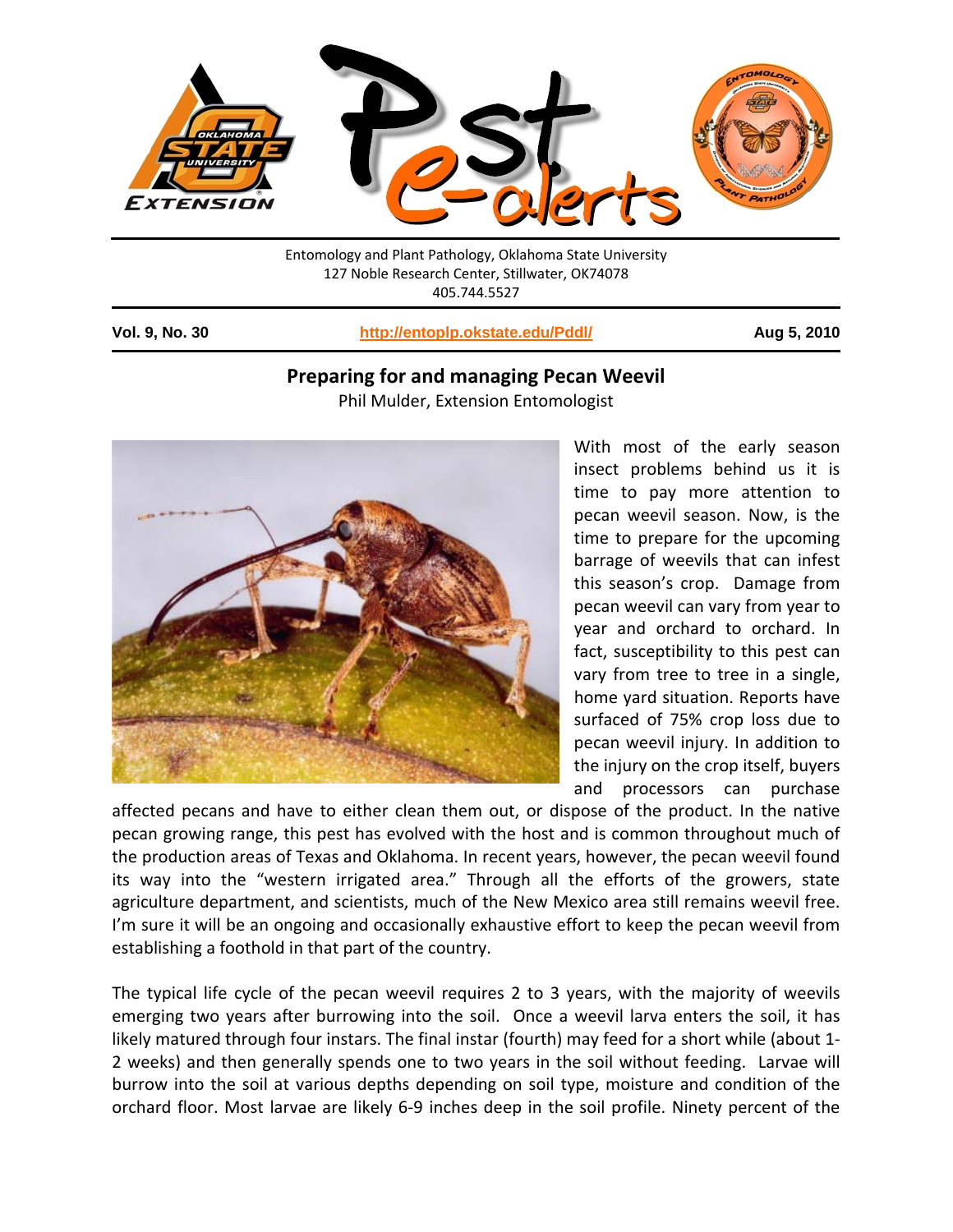larvae that entered the soil on "year 1" will pupate in "year 2." The remainder of the population will not pupate until "year 3."The pupal stage lasts for about 3-4 weeks (longer in females than in males) and the adults then remain inactive within their earthen cells and do not attempt emergence from the soil until "year 3" (about 2 years after they entered the soil as larvae). As stated previously, about 10% of the population will not emerge until "year 4."After emergence from the soil adult weevils live for about 2 to 3 weeks, with females surviving longer than males. Female weevils are capable of surviving much longer if nuts are not acceptable for oviposition (egg‐laying). If nuts are not ready for oviposition by female weevils, then adults will cause feeding damage on the nuts. This damage may consist of feeding punctures, prior to shell hardening, which will cause premature drop of the pecan. Feeding by pecan weevil after shell hardening may cause the deterioration of the gel resulting in "sticktights." If the weevil penetrates only the shuck, then damage may be limited to slight scars, black spots, pits or molds on the kernel near the puncture site.



Oviposition by female pecan weevils can occur as early as 2 days after emergence; however, the majority of egg production occurs 10‐12 days after emergence. Regardless of how soon oviposition begins, it is initiated on early maturing varieties sooner than on trees that have late maturing nuts. Each female can average around 35‐75 eggs deposited during her life. She will average about four eggs per nut. With a healthy weevil population, this can account for a great amount of damage.

Much of the damage experienced by pecan weevil can be avoided with timely use of insecticides. Making the decision on when to treat; however, can be a dilemma for many growers. That decision should be made with some sort of trapping program established in the orchard. For trapping we suggest the pecan weevil Circle trap. Although growers have become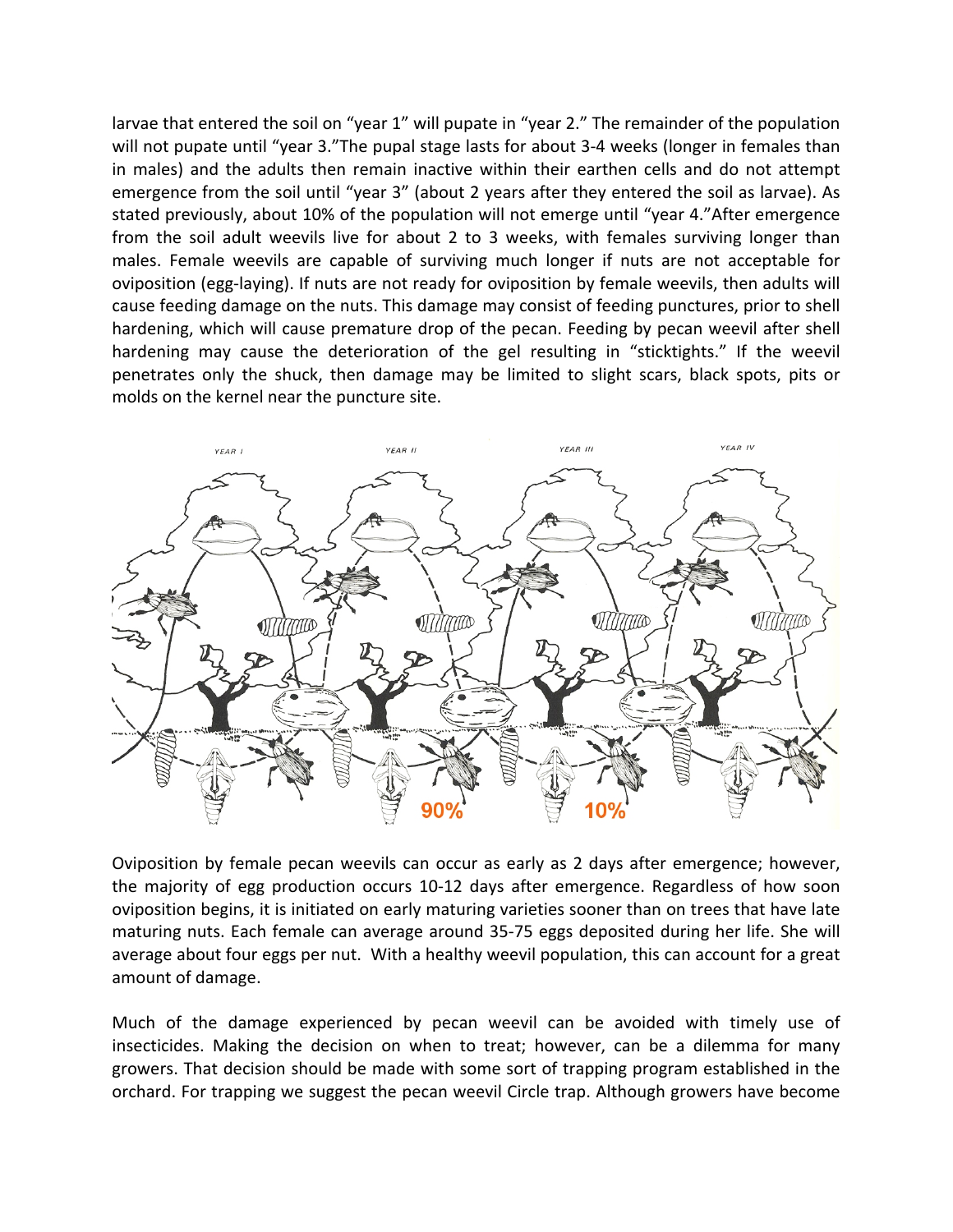familiar with these traps over the last few years, many questions remain on how to best utilize the traps. Several studies conducted in Oklahoma over the years have helped provide some answers to many of these questions. Following are several suggestions on the utility of the Circle trap and methods for arriving at a treatment threshold based on captures.

- 1. Commercial situations (several trees) Use as many as you can afford, to represent the land area, soil types, pecan varieties, and topography in your area.
- 2. Where possible, target indicator trees Those with a history of weevil problems, those that are earlier than most, or those located in sandy soils.
- 3. Place two traps on each targeted tree. One on the north, west or northwest side of the tree and the other just opposite. Set them at a height suitable for your operation. If cattle are going to be grazing the orchard floor, then put the traps sufficiently high on the trunk to avoid their natural curiosity. Just remember that someone needs to check them regularly, therefore, they should be reachable for the person doing the checking. Where cattle are present, a small step ladder or truck pickup bed will help. Soon after placement on the trees, cattle lose their curiosity with these traps, probably for two reasons. First they're made of screening material, which they don't prefer to chew on and second because after a few days they tend to recognize the trap as part of the tree.
- 4. When attempting to encircle the tree trunk, place additional wire screening wherever the traps don't match up, and curl the top lip of the screening over to funnel the weevils up into the trap tops.
- 5. Mow grass under the trees to avoid providing weevils a spot to take off (fly) into the canopy.
- 6. Begin trapping by July 15 if possible, but don't be overly concerned if the nuts are still in the water stage.
- 7. Do not cease trapping too early (before mid‐October).
- 8. Inspect traps at least every 2 to 3 days. Set up a M‐W‐F checking schedule, and stick to it.
- 9. Keep a running set of written records, to include date of trap inspection, number of weevils caught, sex of weevils caught, and tree number or location. This information should be retained for long term records and can help you identify indicator spots and/or trees.
- 10. Convert the total number of weevils collected from all traps on each inspection date into the number of weevils/trap/day. In other words, the total number of weevils from "X" traps after "X" number of days. EXAMPLE: You examined 16 traps on 8 trees on Monday and found nothing but on Wednesday you gathered up 12 weevils from the same 16 traps. Therefore, divide 12 by (16 times 2). The two represents the days since your last check of the traps. 12/32= 0.375 weevils/trap/day.
- 11. Begin control measures if the number of weevils equals or exceeds 0.3 weevils/trap/day.
- 12. Be sure to regularly clean the trap screen tops to remove spiders, lacewings, webs and dead insects which may interfere with functioning of the trap. A stiff toothbrush can help in this task.